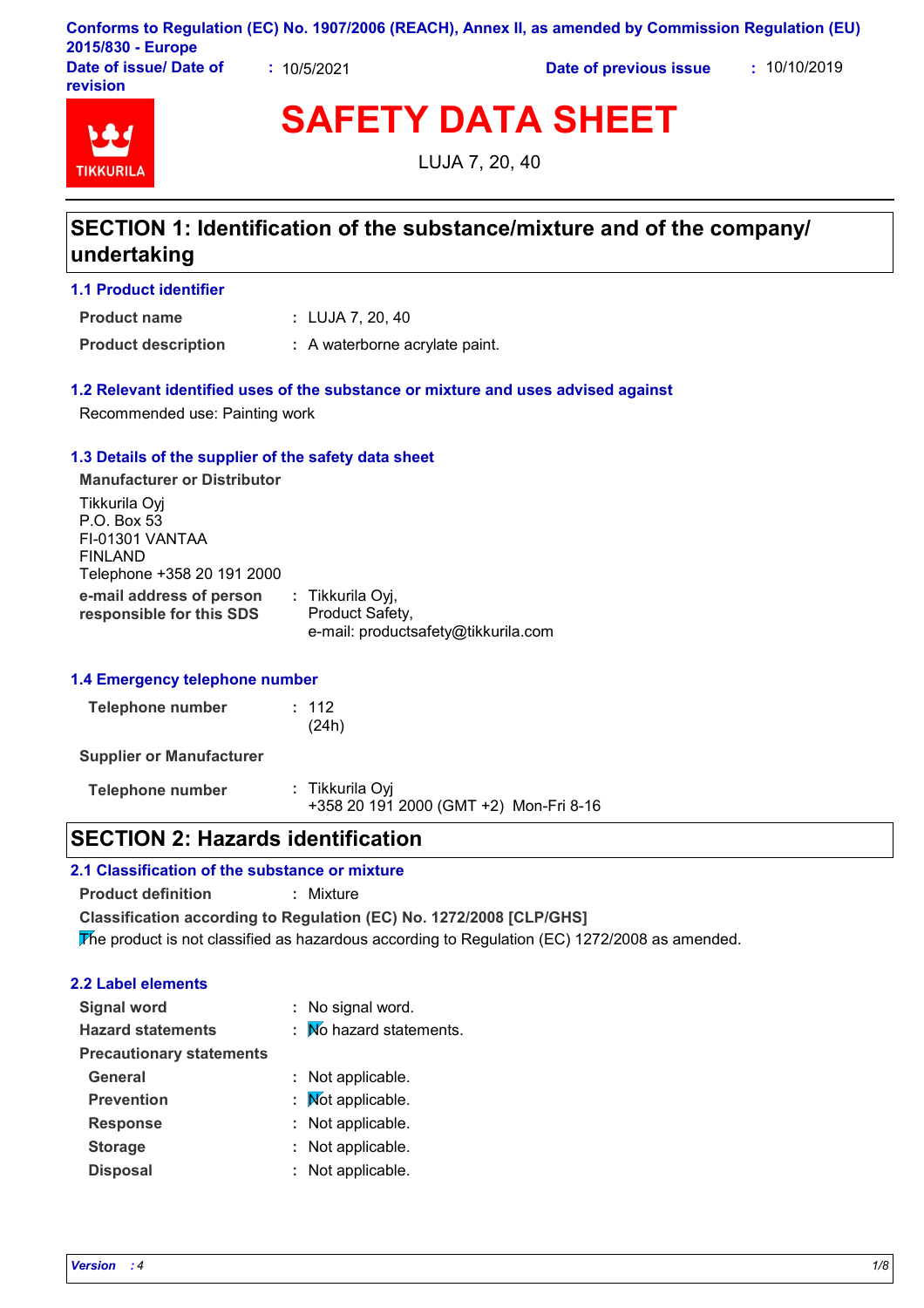| Date of issue/Date of revision        | 05.10.2021 Date of previous issue                                                                                                                                                                            | 10.10.2019. | LUJA 7. 20. 40 |
|---------------------------------------|--------------------------------------------------------------------------------------------------------------------------------------------------------------------------------------------------------------|-------------|----------------|
| <b>Supplemental label</b><br>elements | : Contains 1,2-benzisothiazol-3(2H)-one (BIT) and reaction mass of 5-chloro-2-methyl-<br>2H-isothiazol-3-one and 2-methyl-2H-isothiazol-3-one (3:1) (C(M)IT/MIT (3:1)). May<br>produce an allergic reaction. |             |                |
|                                       | Warning! Hazardous respirable droplets may be formed when sprayed. Do not<br>breathe spray or mist.                                                                                                          |             |                |

#### **Treated articles**

This product contains a biocidal product for the preservation of the product during storage. Contains  $C(M)$ IT/MIT (3:1). This paint contains a biocidal product for the preservation of the dry film. Contains 3-iodo-2-propynyl butylcarbamate (IPBC). Wear protective gloves.

### **2.3 Other hazards**

**Other hazards which do : not result in classification** : None known.

# **SECTION 3: Composition/information on ingredients**

|                                                                                                                              |                                        |               | <b>Classification</b>                                                                                                                                                                                                                                                                               |              |
|------------------------------------------------------------------------------------------------------------------------------|----------------------------------------|---------------|-----------------------------------------------------------------------------------------------------------------------------------------------------------------------------------------------------------------------------------------------------------------------------------------------------|--------------|
| <b>Product/ingredient</b><br>name                                                                                            | <b>Identifiers</b>                     | $\frac{9}{6}$ | <b>Regulation (EC) No.</b><br>1272/2008 [CLP]                                                                                                                                                                                                                                                       | <b>Notes</b> |
| $1/2$ -benzisothiazol-3(2H)-one (BIT)                                                                                        | EC: 220-120-9<br>CAS: 2634-33-5        | < 0.05        | Acute Tox. 4, H302<br>Skin Irrit. 2, H315<br>Eye Dam. 1, H318<br><b>Skin Sens. 1, H317</b><br>Aquatic Acute 1, H400 (M=1)<br>Aquatic Chronic 2, H411                                                                                                                                                |              |
| reaction mass of 5-chloro-2-methyl-<br>2H-isothiazol-3-one and 2-methyl-<br>2H-isothiazol-3-one (3:1) (C(M)IT/<br>MIT (3:1)) | CAS: 55965-84-9<br>Index: 613-167-00-5 | < 0.001       | Acute Tox. 3, H301<br>Acute Tox. 2, H310<br>Acute Tox. 2, H330<br>Skin Corr. 1C, H314<br>Eye Dam. 1, H318<br>Skin Sens. 1A, H317<br>Aquatic Acute 1, H400 (M=100)<br>Aquatic Chronic 1, H410 (M=100)<br><b>EUH071</b><br>See Section 16 for the full<br>text of the H statements<br>declared above. |              |

There are no additional ingredients present which, within the current knowledge of the supplier, are classified and contribute to the classification of the substance and hence require reporting in this section.

There are no additional ingredients present which, within the current knowledge of the supplier and in the concentrations applicable, are classified as hazardous to health or the environment, are PBTs or vPvBs or have been assigned a workplace exposure limit and hence require reporting in this section.

Occupational exposure limits, if available, are listed in Section 8.

Notes, if applicable, refer to Notes given in Annex VI of 1272/2008/EC.

# **SECTION 4: First aid measures**

| 4.1 Description of first aid measures |                                                                                                                                                                                                      |
|---------------------------------------|------------------------------------------------------------------------------------------------------------------------------------------------------------------------------------------------------|
| General                               | : In all cases of doubt, or when symptoms persist, seek medical attention. Show this<br>safety data sheet or label to the doctor if possible.                                                        |
| Eye contact                           | : Check for and remove any contact lenses. Immediately flush eyes with plenty of<br>lukewarm water, keeping eyelids open. Continue to rinse for at least 15 minutes.                                 |
| <b>Inhalation</b>                     | : Remove to fresh air.                                                                                                                                                                               |
| <b>Skin contact</b>                   | : Wash skin thoroughly with soap and water or use recognized skin cleanser. Do<br>NOT use solvents or thinners.                                                                                      |
| Ingestion                             | : If accidentally swallowed rinse the mouth with plenty of water (only if the person is<br>conscious). If significant amounts have been swallowed or if symptoms persist,<br>seek medical attention. |

### **4.2 Most important symptoms and effects, both acute and delayed**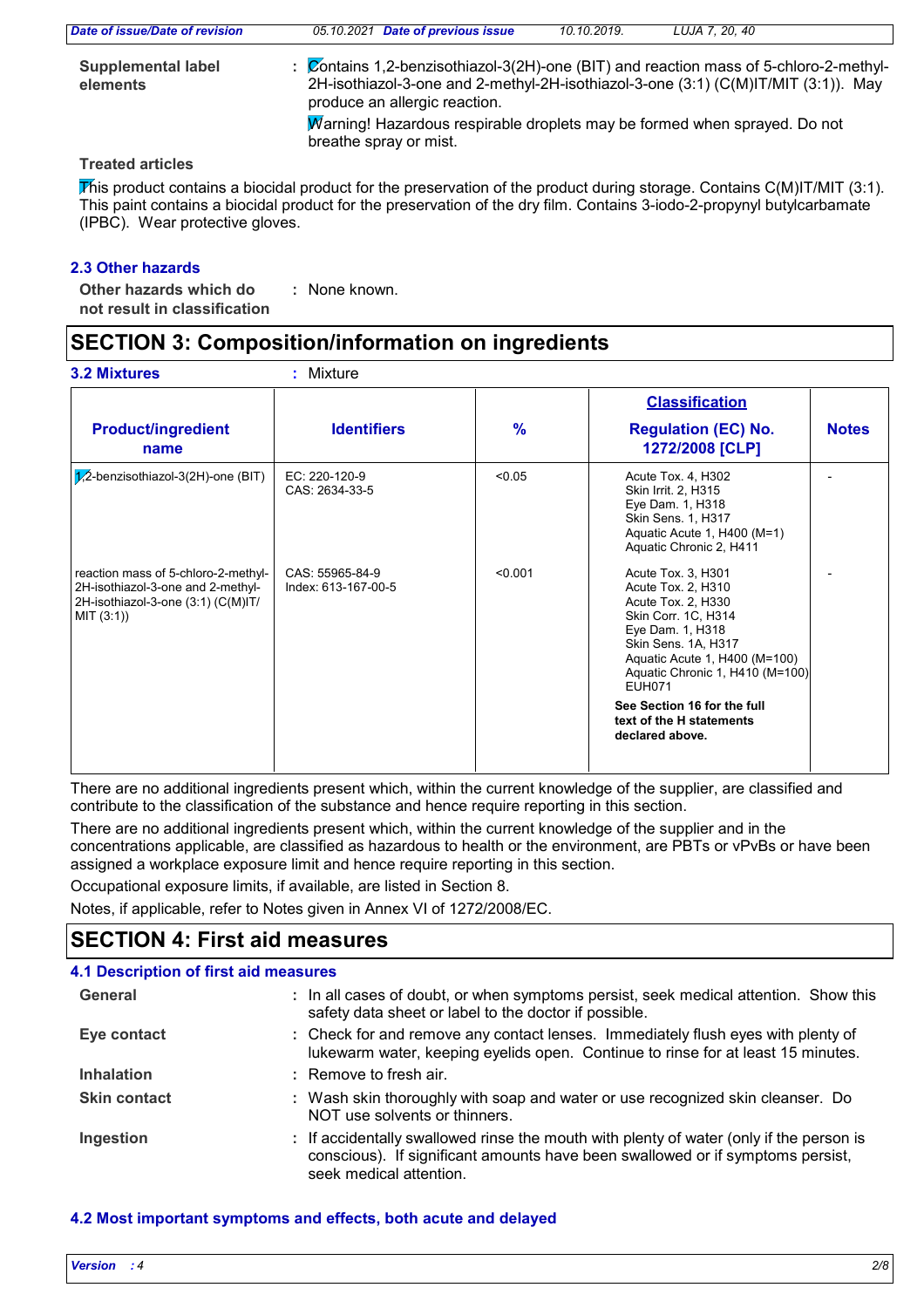| Date of issue/Date of revision    | LUJA 7, 20, 40 |
|-----------------------------------|----------------|
| 05.10.2021 Date of previous issue | 10.10.2019.    |

See Section 11 for more detailed information on health effects and symptoms.

 $\overline{\mathcal{C}}$ ontains:

1,2-benzisothiazol-3(2H)-one (BIT)

reaction mass of 5-chloro-2-methyl-2H-isothiazol-3-one and 2-methyl-2H-isothiazol-3-one (3:1) (C(M)IT/MIT (3:1)) May produce an allergic reaction.

#### **4.3 Indication of any immediate medical attention and special treatment needed**

None.

# **SECTION 5: Firefighting measures**

| 5.1 Extinguishing media           |                                                                                                                                                        |
|-----------------------------------|--------------------------------------------------------------------------------------------------------------------------------------------------------|
| Suitable extinguishing<br>media   | : Use an extinguishing agent suitable for the surrounding fire. Recommended:<br>Alcohol resistant foam, CO <sub>2</sub> , powders or water spray/mist. |
| Unsuitable extinguishing<br>media | : Do not use a direct water jet that could spread the fire.                                                                                            |

#### **5.2 Special hazards arising from the substance or mixture**

| <b>Hazards from the</b><br>substance or mixture | : This product is not classified as flammable. Fire will produce dense black smoke.<br>Exposure to decomposition products may cause a health hazard.          |  |
|-------------------------------------------------|---------------------------------------------------------------------------------------------------------------------------------------------------------------|--|
| <b>Hazardous combustion</b><br>products         | : When exposed to high temperatures, hazardous decomposition products may be<br>produced, such as carbon monoxide and dioxide, smoke, oxides of nitrogen etc. |  |

#### **5.3 Advice for firefighters**

| <b>Special protective actions</b><br>for fire-fighters   | Use water spray to keep fire-exposed containers cool. Do not release runoff from<br>fire to drains or watercourses. |
|----------------------------------------------------------|---------------------------------------------------------------------------------------------------------------------|
| <b>Special protective</b><br>equipment for fire-fighters | : Appropriate breathing apparatus may be required.                                                                  |

# **SECTION 6: Accidental release measures**

| <b>6.1 Personal precautions,</b><br>protective equipment and<br>emergency procedures | : Refer to protective measures listed in sections 7 and 8.                                                                                                                                                                                                               |
|--------------------------------------------------------------------------------------|--------------------------------------------------------------------------------------------------------------------------------------------------------------------------------------------------------------------------------------------------------------------------|
| <b>6.2 Environmental</b><br>precautions                                              | $\mathbf{E}$ $\mathbf{D}$ o not allow to enter drains, water courses or soil.                                                                                                                                                                                            |
| 6.3 Methods and materials<br>for containment and<br>cleaning up                      | : Contain and collect spillage with non-combustible, absorbent material e.g. sand,<br>earth, vermiculite or diatomaceous earth and place in container for disposal<br>according to local regulations. Preferably clean with water or detergent. Avoid using<br>solvents. |
| 6.4 Reference to other<br>sections                                                   | : See Section 1 for emergency contact information.<br>See Section 13 for additional waste treatment information.                                                                                                                                                         |

## **SECTION 7: Handling and storage**

| <b>7.1 Precautions for safe</b> | : Skin contact with the product and exposure to spray mist and vapor should be      |
|---------------------------------|-------------------------------------------------------------------------------------|
| handling                        | avoided. Avoid contact with skin and eyes. Avoid inhalation of dust from sanding.   |
|                                 | See Section 8 for information on appropriate personal protective equipment. Eating, |
|                                 | drinking and smoking should be prohibited in areas where this material is handled   |
|                                 | and stored. Wash hands before breaks and immediately after handling the product.    |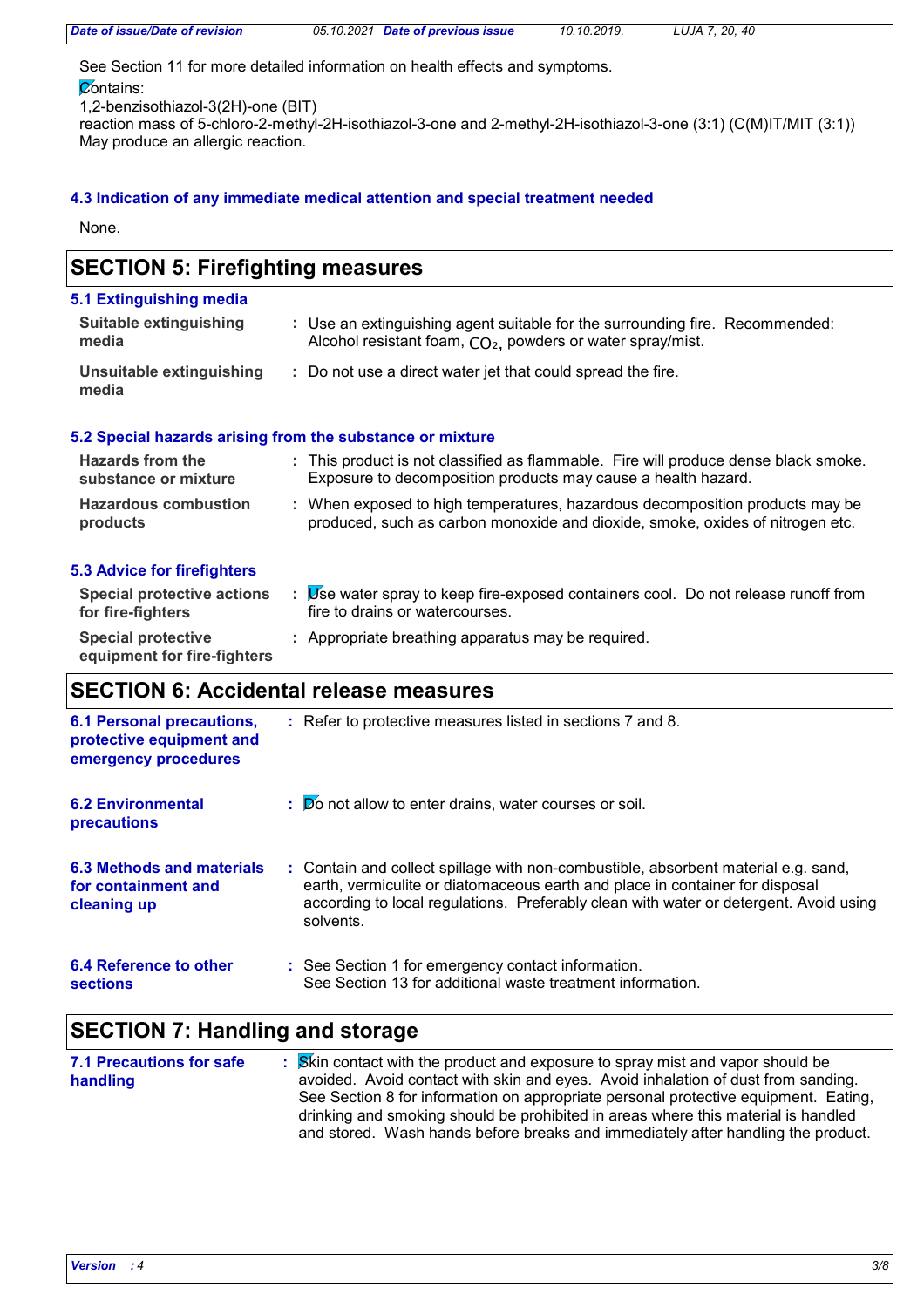| Date of issue/Date of revision                                                | 05.10.2021 Date of previous issue<br>LUJA 7, 20, 40<br>10.10.2019.                                                                                                                                                                                                                                                                                                                                                                             |
|-------------------------------------------------------------------------------|------------------------------------------------------------------------------------------------------------------------------------------------------------------------------------------------------------------------------------------------------------------------------------------------------------------------------------------------------------------------------------------------------------------------------------------------|
| <b>7.2 Conditions for safe</b><br>storage, including any<br>incompatibilities | : Store in original container protected from direct sunlight in a dry, cool and well-<br>ventilated area, away from incompatible materials (see Section 10) and food and<br>drink. Keep container tightly closed. Containers that have been opened must be<br>carefully resealed and kept upright to prevent leakage. Recommended storage<br>temperature is +5°C +25°C. Do not allow to freeze. Store in accordance with local<br>regulations. |
| 7.3 Specific end use(s)                                                       | $:$ None.                                                                                                                                                                                                                                                                                                                                                                                                                                      |

# **SECTION 8: Exposure controls/personal protection**

### **8.1 Control parameters**

No exposure limit value known. **Occupational exposure limits**

**procedures**

**Recommended monitoring**  If this product contains ingredients with exposure limits, personal, workplace **:** atmosphere or biological monitoring may be required to determine the effectiveness of the ventilation or other control measures and/or the necessity to use respiratory protective equipment.

#### **DNELs/DMELs**

No DNELs/DMELs available.

#### **PNECs**

No PNECs available.

#### **8.2 Exposure controls**

#### **Appropriate engineering controls**

Provide adequate ventilation. Comply with the health and safety at work laws.

#### **Individual protection measures**

| <b>Eye/face protection</b>    | : Safety eyewear should be used when there is a likelihood of exposure. Use safety<br>eyewear (EN166), especially during spray-application.                                                                                                                                                                                                                                                |
|-------------------------------|--------------------------------------------------------------------------------------------------------------------------------------------------------------------------------------------------------------------------------------------------------------------------------------------------------------------------------------------------------------------------------------------|
| <b>Hand protection</b>        | : Wear protective gloves. Gloves should be replaced regularly and if there is any<br>sign of damage to the glove material. The instructions and information provided by<br>the glove manufacturer on use, storage, maintenance and replacement must be<br>followed.<br>Recommended glove material (EN374):<br>> 8 hours (breakthrough time): nitrile rubber<br>Not recommended: PVA gloves |
| <b>Skin protection</b>        | : Wear appropriate personal protective clothing to prevent skin contact.                                                                                                                                                                                                                                                                                                                   |
| <b>Respiratory protection</b> | : If ventilation during spray-application is inadequate, use respirators with<br>combination filter AP, gas/dust filter (EN405:2001). Wear a respirator with type P2<br>filter during sanding (EN149:2001). Be sure to use an approved/certified respirator<br>or equivalent. Check that mask fits tightly and change filter regularly.                                                    |

## **SECTION 9: Physical and chemical properties**

#### **9.1 Information on basic physical and chemical properties**

| : Liguid.                                                                                  |
|--------------------------------------------------------------------------------------------|
| : Various                                                                                  |
| $:$ Mild.                                                                                  |
| : Not relevant for the hazard assessment of the product.                                   |
| : Not relevant for the hazard assessment of the product.                                   |
| $: 0^{\circ}$ C (water)                                                                    |
| : $100^{\circ}$ C (water)                                                                  |
| : $> 100 °C$                                                                               |
| : Not relevant due to the nature of the product.<br>: Not applicable. Product is a liquid. |
|                                                                                            |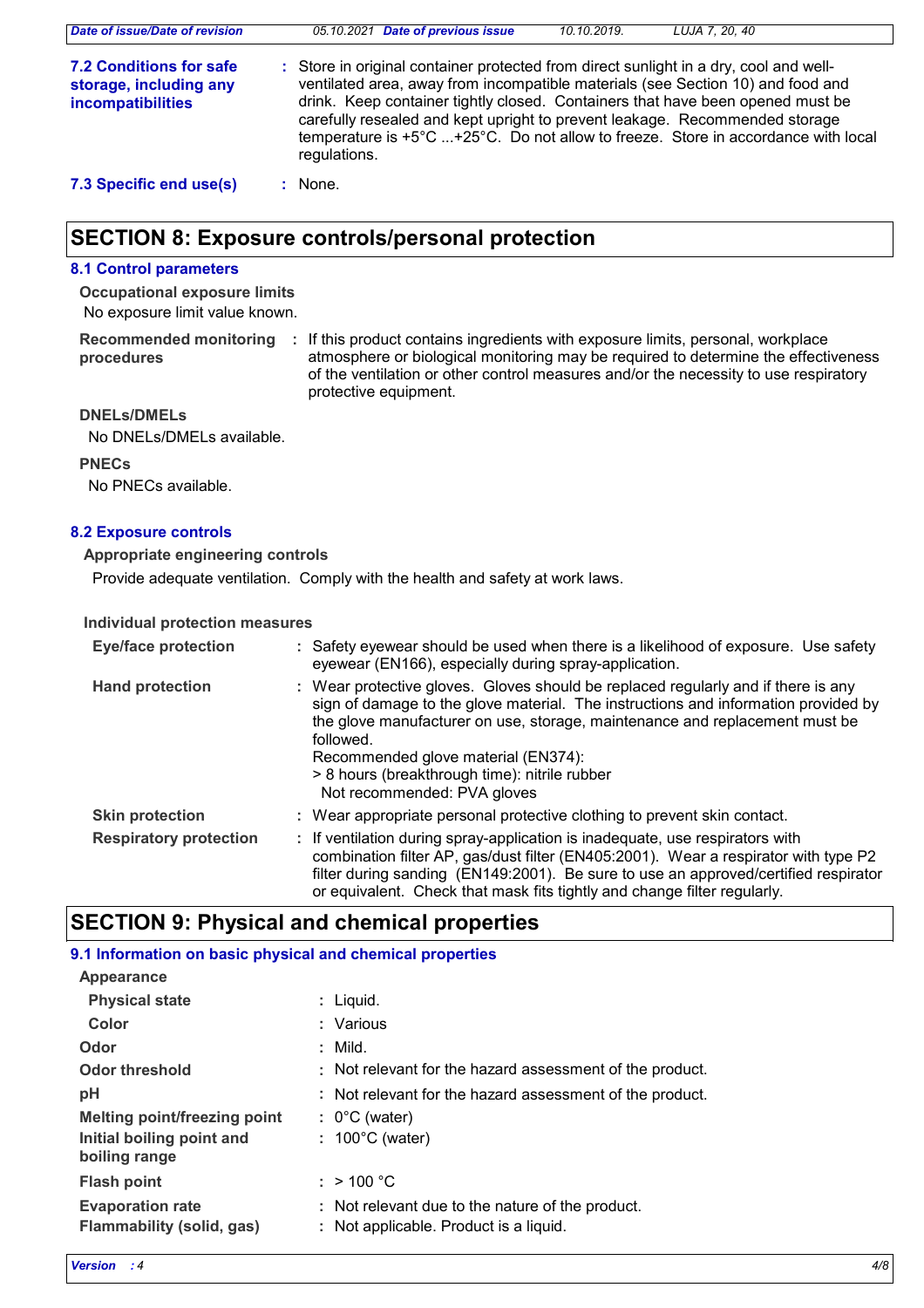| <b>Date of issue/Date of revision</b>             |  | 05.10.2021 Date of previous issue                        | 10.10.2019. | LUJA 7, 20, 40 |  |
|---------------------------------------------------|--|----------------------------------------------------------|-------------|----------------|--|
| Upper/lower flammability or<br>explosive limits   |  | : No flammable ingredients present.                      |             |                |  |
| Vapor pressure                                    |  | : 3.2 kPa [room temperature] (water)                     |             |                |  |
| Vapor density                                     |  | : Not relevant for the hazard assessment of the product. |             |                |  |
| <b>Density</b>                                    |  | : 1.2 to 1.3 g/cm <sup>3</sup>                           |             |                |  |
| Solubility(ies)                                   |  | : Miscible in water.                                     |             |                |  |
| <b>Partition coefficient: n-octanol/</b><br>water |  | Not applicable.                                          |             |                |  |
| <b>Auto-ignition temperature</b>                  |  | : Not relevant due to the nature of the product.         |             |                |  |
| <b>Decomposition temperature</b>                  |  | : Not relevant for the hazard assessment of the product. |             |                |  |
| <b>Viscosity</b>                                  |  | : Not relevant for the hazard assessment of the product. |             |                |  |
| <b>Explosive properties</b>                       |  | : No explosive ingredients present.                      |             |                |  |
| <b>Oxidizing properties</b>                       |  | : No oxidizing ingredients present.                      |             |                |  |
| <b>Particle characteristics</b>                   |  |                                                          |             |                |  |
| <b>Median particle size</b>                       |  | : $\mathsf{M}$ ot applicable.                            |             |                |  |
| 9.2 Other information                             |  |                                                          |             |                |  |
|                                                   |  |                                                          |             |                |  |

No additional information.

| <b>SECTION 10: Stability and reactivity</b>     |                                                                                                                                                               |  |  |  |
|-------------------------------------------------|---------------------------------------------------------------------------------------------------------------------------------------------------------------|--|--|--|
| <b>10.1 Reactivity</b>                          | $\therefore$ See Section 10.5.                                                                                                                                |  |  |  |
| <b>10.2 Chemical stability</b>                  | : Stable under recommended storage and handling conditions (see Section 7).                                                                                   |  |  |  |
| 10.3 Possibility of<br>hazardous reactions      | : Under normal conditions of storage and use, hazardous reactions will not occur.                                                                             |  |  |  |
| <b>10.4 Conditions to avoid</b>                 | : Avoid extreme heat and freezing.                                                                                                                            |  |  |  |
| 10.5 Incompatible materials                     | : Keep away from the following materials to prevent strong exothermic reactions:<br>oxidizing agents<br>strong acids<br>strong alkalis                        |  |  |  |
| <b>10.6 Hazardous</b><br>decomposition products | : When exposed to high temperatures, hazardous decomposition products may be<br>produced, such as carbon monoxide and dioxide, smoke, oxides of nitrogen etc. |  |  |  |

# **SECTION 11: Toxicological information**

#### **11.1 Information on toxicological effects**

There is no testdata available on the product itself.

The product is not classified as hazardous according to Regulation (EC) 1272/2008 as amended.

Long term exposure to spray mist may produce respiratory tract irritation. Prolonged or repeated contact can defat the skin and lead to irritation, cracking and/or dermatitis.

**Acute toxicity**

Not classified.

**Irritation/Corrosion**

Not classified.

**Sensitization**

**Not classified.** 

The product contains sensitizing substances mentioned in sections 2 and 3.

**Mutagenicity**

Not classified.

**Carcinogenicity**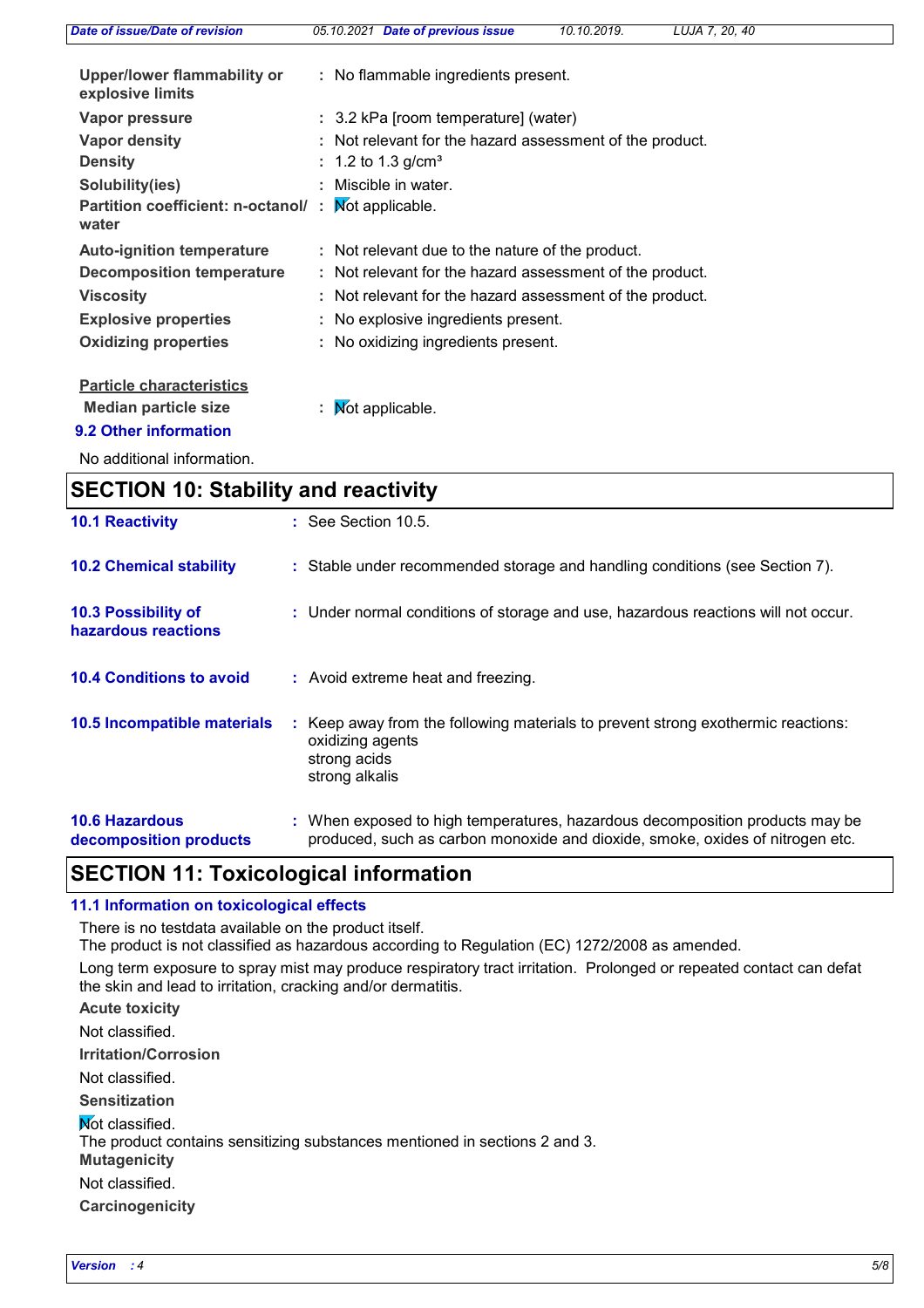**Teratogenicity Reproductive toxicity Specific target organ toxicity (single exposure) Specific target organ toxicity (repeated exposure)** Not classified. Not classified. Not classified. Not classified.

Not classified.

**Aspiration hazard**

Not classified.

# **SECTION 12: Ecological information**

Ecological testing has not been conducted on this product. Do not allow to enter drains, water courses or soil.

The product is not classified as environmentally hazardous according to Regulation (EC) 1272/2008.

#### **12.1 Toxicity**

| <b>Product/ingredient name</b>                   | <b>Result</b>        | <b>Species</b>               | <b>Exposure</b> |
|--------------------------------------------------|----------------------|------------------------------|-----------------|
| $\sqrt{1/2}$ -benzisothiazol-3(2H)-<br>one (BIT) | Acute EC50 0.36 mg/l | Algae - Skeletonema costatum | 172 hours       |
|                                                  | Acute LC50 0.74 mg/l | Fish                         | 96 hours        |

#### **12.2 Persistence and degradability**

| <b>Product/ingredient name</b>                                                                                                             | <b>Aquatic half-life</b> | <b>Photolysis</b> | <b>Biodegradability</b> |
|--------------------------------------------------------------------------------------------------------------------------------------------|--------------------------|-------------------|-------------------------|
| <b>F</b> eaction mass of 5-chloro-<br> 2-methyl-2H-isothiazol-<br>3-one and 2-methyl-2H-<br>isothiazol-3-one $(3:1)$ (C(M)<br> IT/MIT(3:1) | -                        |                   | Readily                 |

| <b>12.3 Bioaccumulative</b> | : No specific data. |
|-----------------------------|---------------------|
| potential                   |                     |

### **12.4 Mobility in soil**

| <b>Soil/water partition</b><br>coefficient (Koc) | : Not available. |
|--------------------------------------------------|------------------|
| <b>Mobility</b>                                  | : Not available. |

#### **12.5 Results of PBT and vPvB assessment**

This mixture does not contain any substances that are assessed to be a PBT or a vPvB.

**12.6 Other adverse effects :**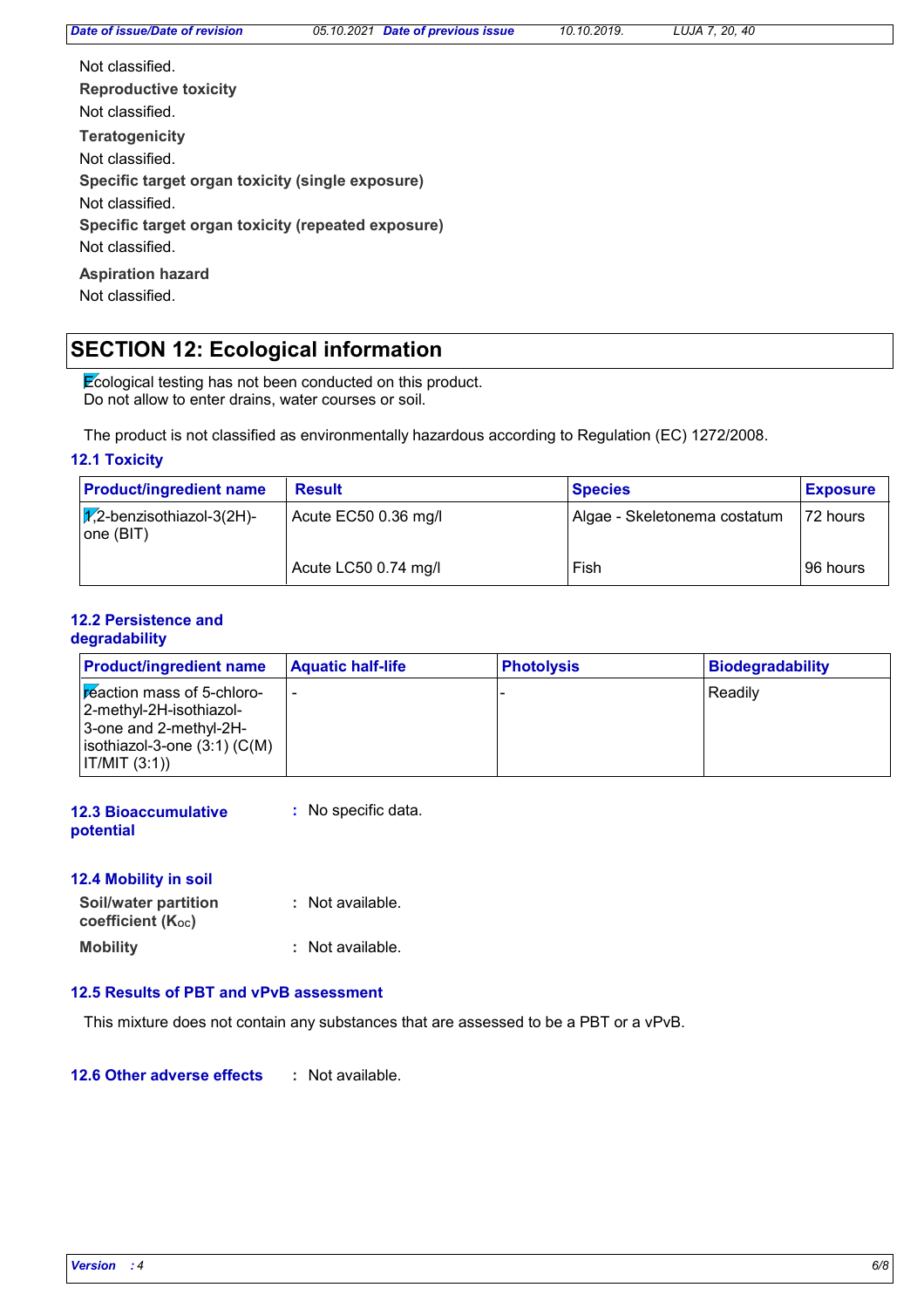### **SECTION 13: Disposal considerations**

#### **13.1 Waste treatment methods**

**Product**

```
Methods of disposal :
```
Remove as much product as possible from the tools before cleaning. Liquid residue must not be emptied into drains or sewage system, but handled in accordance with national regulations. Product residues should be left at special companies which have permission for gathering this kind of wastes.

**European waste catalogue (EWC)**

| Waste code | <b>Waste designation</b>                                                          |
|------------|-----------------------------------------------------------------------------------|
| $1080111*$ | waste paint and varnish containing organic solvents or other hazardous substances |

If this product is mixed with other wastes, the original waste product code may no longer apply and the appropriate code should be assigned. For further information, contact your local waste authority.

#### **Packaging**

**Methods of disposal :** Empty packaging should be recycled or disposed of in accordance with national regulations.

**Special precautions :** No additional information.

## **SECTION 14: Transport information**

This product is not regulated for carriage according to ADR/RID, IMDG, IATA.

|                                           | <b>ADR/RID</b> | <b>IMDG</b>              | <b>IATA</b>    |
|-------------------------------------------|----------------|--------------------------|----------------|
| 14.1 UN number                            | Not regulated. | Not regulated.           | Not regulated. |
| 14.2 UN proper<br>shipping name           | $\blacksquare$ | $\overline{\phantom{a}}$ |                |
| <b>14.3 Transport</b><br>hazard class(es) | $\blacksquare$ | ۰                        |                |
| 14.4 Packing<br>group                     |                | -                        |                |
| 14.5<br><b>Environmental</b><br>hazards   | No.            | No.                      | No.            |

**user**

**14.6 Special precautions for Transport within user's premises:** always transport in closed containers that are **:** upright and secure. Ensure that persons transporting the product know what to do in the event of an accident or spillage.

| <b>14.7 Transport in bulk</b> | : Not available. |
|-------------------------------|------------------|
| according to IMO              |                  |
| <b>instruments</b>            |                  |

### **SECTION 15: Regulatory information**

**Other EU regulations Europe inventory :** At least one component is not listed. **15.1 Safety, health and environmental regulations/legislation specific for the substance or mixture EU Regulation (EC) No. 1907/2006 (REACH) Persistent Organic Pollutants** Not listed.

**VOC Directive :** This product is in scope of Directive 2004/42/CE.